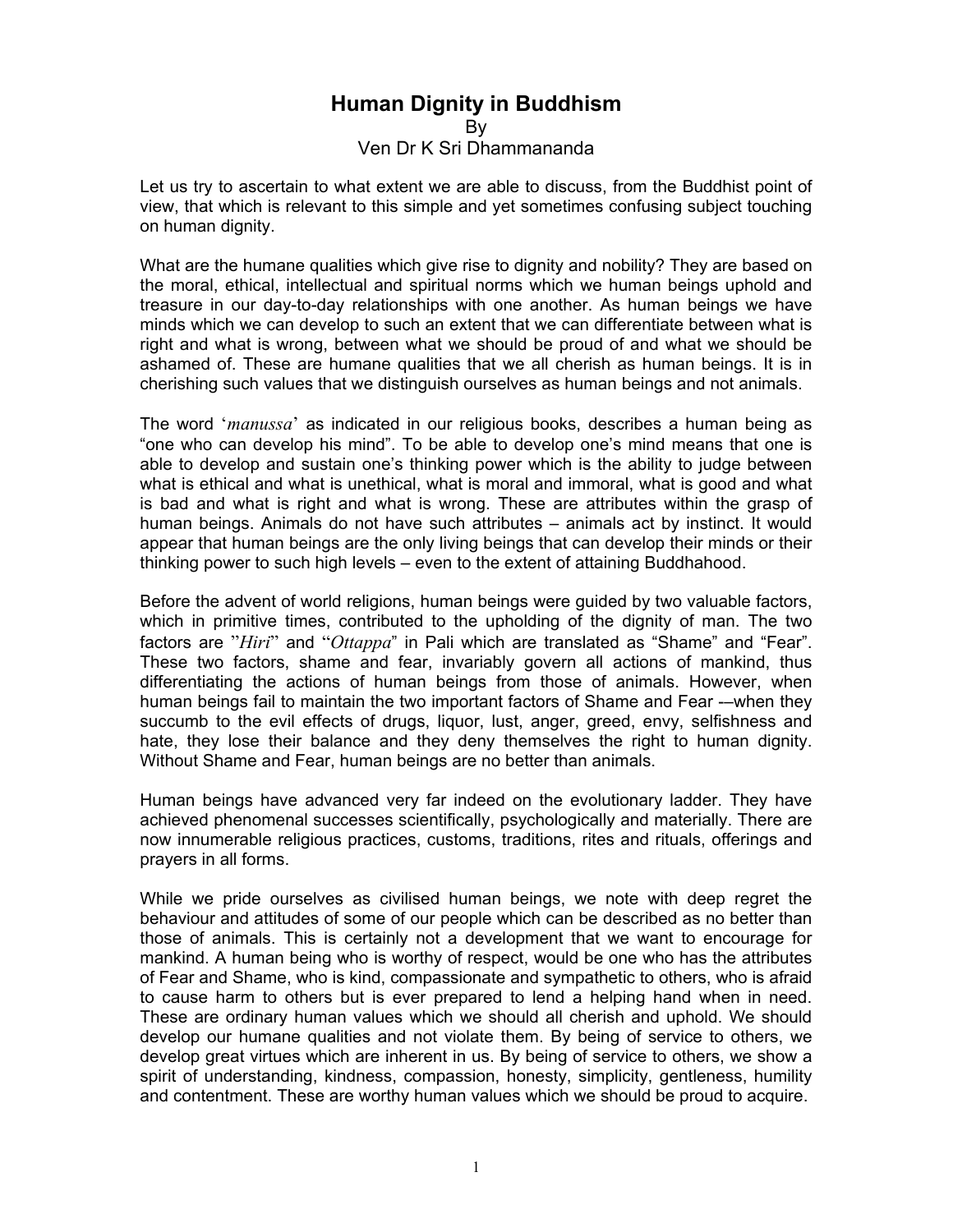There are certain characteristics in our human nature which we have to guard and nurture carefully into useful human values. Roughly speaking, these characteristics are divided into three aspects, our *animal* nature, our *human* nature and our *divine* nature. These three characteristics influence our behaviour in various degrees. If we give way to our *animal nature* without making any effort to subdue or control our ugly actions, we will become a liability to society. Religion is an important tool which can help us to control our animal nature. Religion, with the noble teachings coming from illustrious religious leaders, should serve as a guide for proper humane behaviour. Religion also serves as a tool for us to cultivate, nurture and improve on the various aspects of our hidden *human nature*. By cultivating and improving our human nature, we ultimately achieve our divine goal – we attain our *divine nature*. By achieving divine nature, we achieve the level of development at which the base emotions of greed, lust, anger, hatred, jealousy, envy and other unwelcome attributes are completely eliminated, thus making the human being more noble and worthy of the highest respect. With the help of religion, we control and subdue our animal nature, we cultivate and improve our human nature, and we achieve our divine nature.

This divine nature depends on the development of goodwill or friendliness or care for the welfare of others, compassion or kindness, sympathetic joy at others' progress and impartiality towards gain or loss and praise or blame. This is also known as the sublime state.

It is ironical that many religionists are still under the misapprehension that one can achieve one's divine goal by the simple act of praying or worshipping and the simple performance of certain rites and rituals. This is a mistake. This attitude must be changed. We have our duties and obligations to fulfill in order that we may live as real and dignified human beings. We have to cultivate and develop our human nature in order to achieve our divine attributes. We must practise all the human values for the good and well-being of humanity. We must do all the good we can and eradicate all that is evil. The religions of the world have been developed to guide us and show us the correct path to live in peace and harmony. All religions should provide their followers with important and suitable guidelines to enable everyone to live, eat and work together with mutual respect, understanding and dignity. As co-religionists we should all be able to live with one another without harbouring any hatred, jealousy, enmity or feelings of superiority. Buddhism gives us such guidance.

It has been clearly mentioned in the ancient philosophies that the purpose of our life is not just selfish aggrandizement but the noble act of being of service to others – serving humanity. Great and understanding people of the world achieve satisfaction and greatness by being of service to others. By being of service to others, we benefit by the development of our inherent virtues. When we serve others, we serve ourselves. When we relieve others of their sufferings, we enhance our own happiness and tranquility of mind.

## **NATURE OF THE MIND**

Human values originate in human beings – from our own rational minds. It is for this reason that we are described as '*manussa*' – "one who has a mind to think". The word 'man' itself is derived from the Sanskrit word '*Manas*' – meaning one who has a mind to reason. Lord Buddha stated that "Mind is the forerunner of everything in this world" – thus differentiating us who have this faculty from other living beings which do not possess the power to practise rational thought. Other living beings such as animals, do not possess human characteristics – they are unable to reason between what is good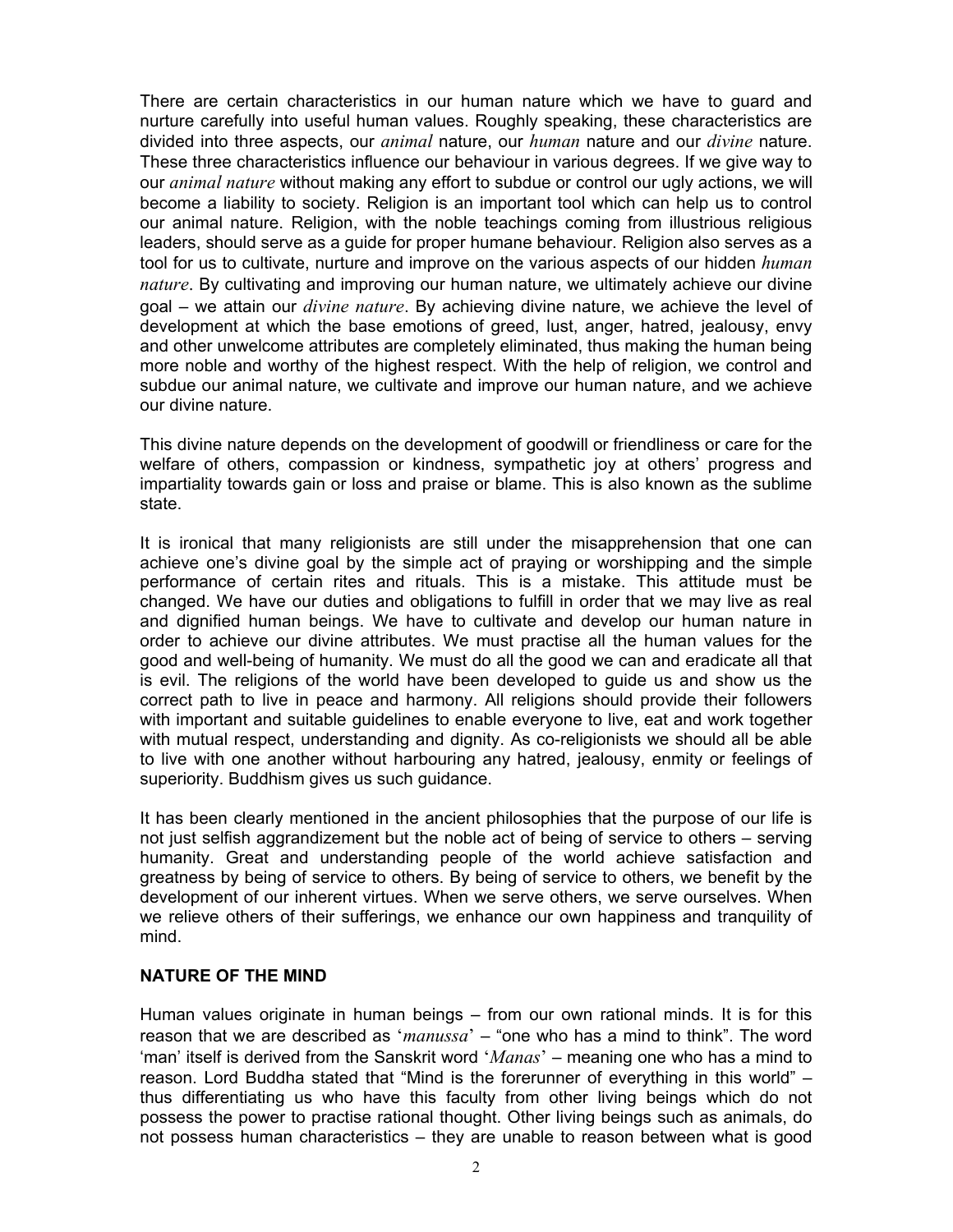and what is bad, they are unable to philosophize as humans do. Thus human beings are considered as unique in this world. Being unique, man's mind must be properly trained and spiritually guided through the noble teachings of religion, so that the mind can reason and work for the good of humanity rather than causing disasters in this world. The preamble to the 'UNESCO' constitution contains a most significant phrase: *"Since wars begin in the minds of men, it is in the minds of men that the defence of peace must be constructed."* In the human minds originate all the evils in this world, and it is through the proper cultivation of the mind that we can cause all the evils to be eradicated for the good of humanity.

While we are fortunate to be able to cultivate our minds to work intelligently and to serve humanity, there is an unfortunate aspect within our human character that is not found in other living beings, and that is human craftiness or cunningness. The particular trait of human craftiness or cunningness easily overshadows all other important human values. It can be said that practically all the problems, suffering and chaotic conditions prevailing in this world, are the results of human selfishness, cunningness or crookedness – a trait that is extremely difficult to eradicate. If man is given complete freedom to behave according to his own desires, he may even destroy the whole world within a short spell. Man, through his new discoveries, has become so dangerous that even his very existence has been called into doubt. However, religion should play an important part in diverting the human being away from these unfortunate traits of craftiness or cunningness. Religion, with its noble precepts working for the spiritual upliftment of human beings, and the eradication of all evil, should serve as a compass to guide the human mind on to the path of peace and tranquility for the good and well-being of all. Buddhism, in common with other religions, strives to eradicate all evil and works for the well-being of humanty.

The main purpose of Buddhism is to encourage the moral and ethical development of the ordinary human being through mental training and conditioning so that the human mind can be a definite asset to the cause of humanity. Buddhism works for the good of man. Buddhism does not believe that a Buddhist can achieve his aims in life by the simple process of praying or worshipping, and making offerings and supplication to the Buddha. Buddhism teaches that a man must work hard for his own progress and advancement. He cannot expect good results from the mere act of praying for it – he must strive for it. Success will only come to those who strive and not to those who just hope for success. According to the Buddha, the most valuable asset for a man is his ability to cultivate and nurture his mind to achieve wisdom. This is the foundation of Buddhism. Real human values can be found amongst those who have developed their minds to the fullest extent in accordance with the Teachings of the Buddha. Unfortunately for many of us, our minds are deluded, clouded by ignorance and selfishness, even though all of us have the ability to attain the ultimate – the divine nature. Because of delusion, certain defilements such as anger, jealousy and hatred exist within us. These mental defilements act as hindrances to our enlightenment with the result that we are unable to realize the real human values inherent in us.

## **DO IT YOURSELF**

The Buddha did not encourage his followers to rely on a third party to gain salvation. The Buddha said that even He could only show the way to salvation and that His followers should "Cultivate their own moral background, train and purify their minds in order to gain wisdom and ultimate salvation". The Buddha has repeatedly stressed that enlightenment cannot be achieved through external agencies. We must work for it. We must use our own efforts, knowledge and understanding to experience it. To this extent,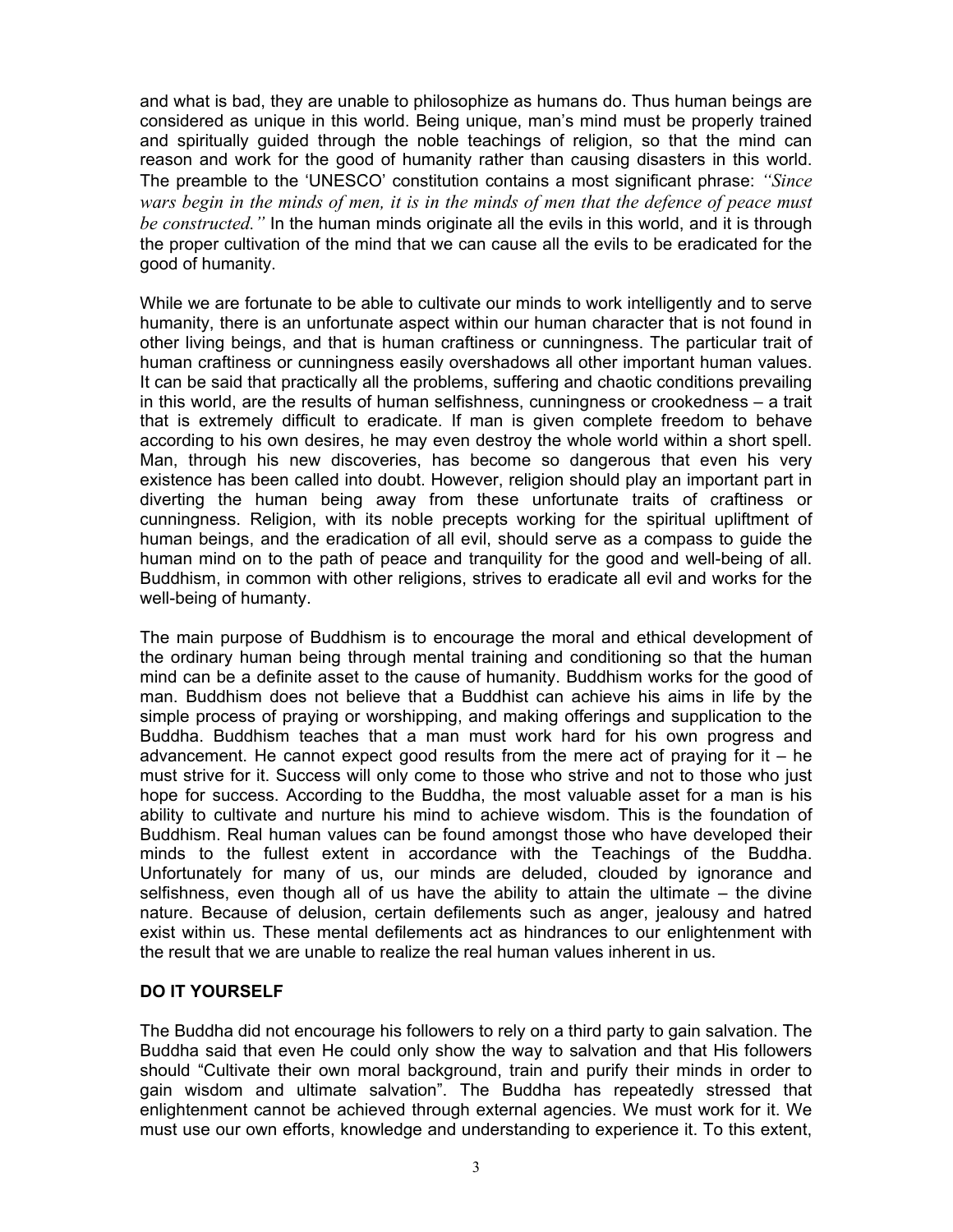the Buddha gave credit for our human intelligence. The Buddha even stressed that His followers should not accept His Teachings merely by thinking that "The Buddha is a great man". People who do not make a personal effort to gain the requisite wisdom are equated to a spoon which carries the soup but does not know what it tastes like. We have to use our common sense and develop our understanding through our own reasoning. Only by this means can we realise the truth or the reality of existence. The advice given by the Buddha in the "Kalama Sutta" indicated very clearly the extent to which the Buddha encouraged men to think for themselves and to value their human dignity. The Buddha said "Do not accept anything based upon mere report or tradition or hearsay; nor upon emotional reasons and arguments; nor upon one's own inference; nor upon anything which appears to be true; nor upon one's own speculative opinion; nor upon the consideration 'this is our Teacher'. But when you know these things are good for you and for others, then accept them".

It is doubtful if any other religious leader had ever stated so clearly and precisely that no one must accept any teaching from anybody without first intelligently examining it with a critical mind. It was the Buddha who was willing to give credit to the human being as being capable of such rational thought.

One cannot gain realisation or salvation for oneself from another person. The other person, even though he may be a Buddha, can only provide ideas and views, showing the path for one to follow. One has to think for oneself and find out the truth individually by one's own personal effort. No one can transfer the truth to another person. However, no one is expected to find all the solutions immediately. The process of searching for the Truth will be a long one. One must persevere with faith, confidence and diligence, over a period of time before the truth will dawn on oneself.

## **LEAD A NORMAL LIFE AND BE HAPPY**

In explaining the teachings of the Buddha, certain people have unfortunately created a wrong impression that the Buddha had advised all His followers to give up all worldly possessions and lead an unprofitable life without the necessity of either working or earning a living and without experiencing any form of worldly pleasure. (Such a view has gained currency amongst quite a number of people who are under a complete misapprehension about the Buddha's teachings). On the other hand we must understand that renunciation is the most important aspect to have peace of mind. But that should be done through the realisation of the fleeting nature of worldly pleasures. Instead of advising His followers to lead an inactive life without doing any form of work, the Buddha, in His discourse on the 'Four Kinds of Happiness' which man can experience, clearly indicated that man must work hard in order to acquire wealth and property to lead a happy Buddhist way of life.

The first kind of happiness comes when a man, by his hard work and strenuous efforts, has managed to accumulate some wealth or landed property. The acquisition of such wealth and property, for the well-being of the family, is encouraged by the Buddha. This attitude gives the view that a man should not have worldly possessions.

A second kind of happiness is the pleasureable experience gained by man in his ability to spend or make use of his hard-earned wealth for his own benefit and that of his family. The man enjoys life without in any way violating religious principles or causing harm to others. This is considered by the Buddha as part of a Buddhist way of life and it is contrary to certain erroneous views that a man should not have worldly possessions. Of course when one decides to renounce the world and become a monk, then he gives